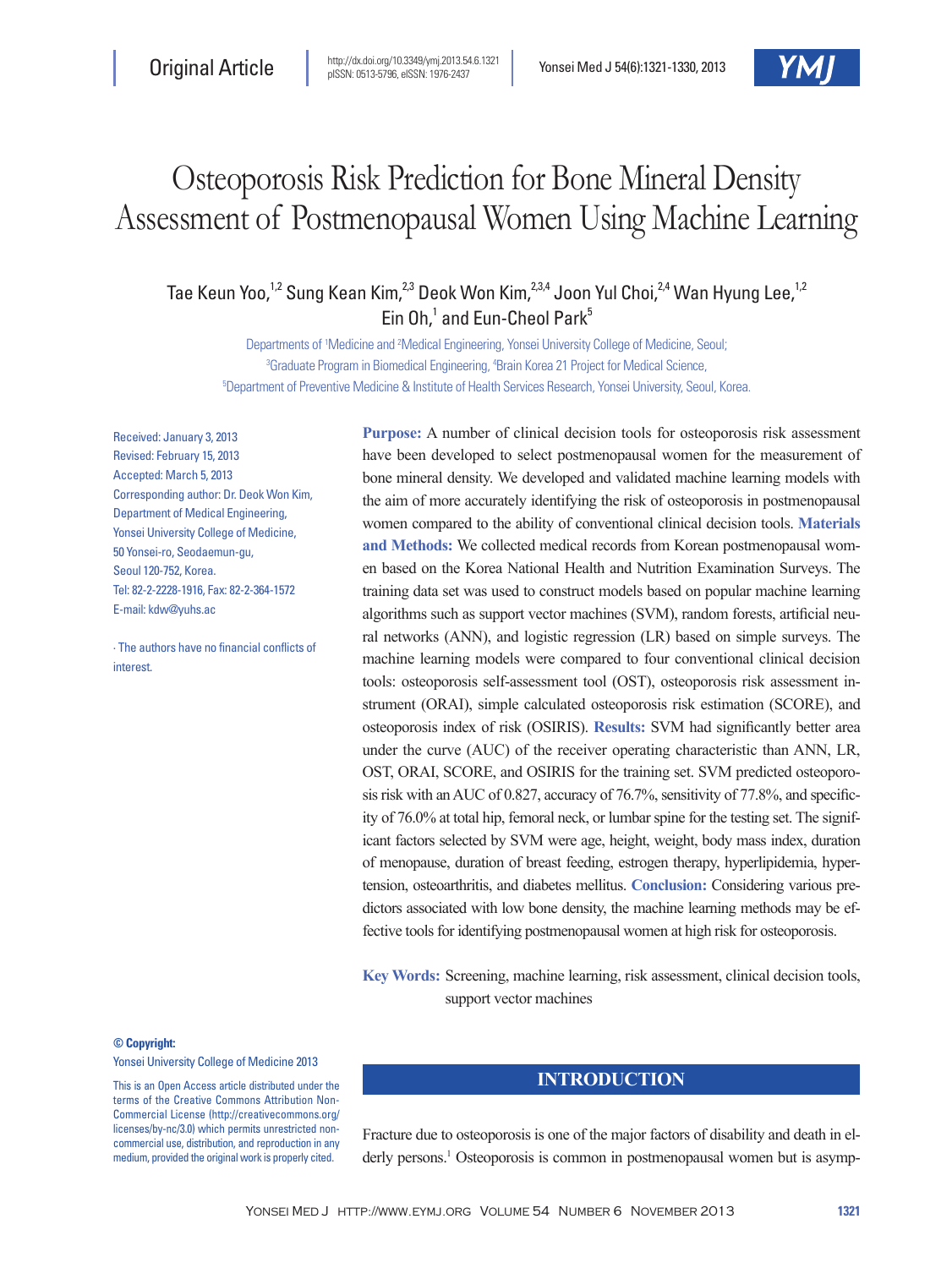tomatic until a fracture occurs. The World Health Organization (WHO) estimates that 30% of all postmenopausal women have osteoporosis, which is defined as bone mineral density (BMD) 2.5 standard deviations below the young healthy adult mean  $(T\text{-score} \leq -2.5)^2$  Dual X-ray absorptionmetry (DEXA) of total hip, femoral neck, and lumbar spine is the most widely used tool for diagnosing osteoporosis. However, mass screening using DEXA is not widely recommended as it is a high-cost method of evaluating BMD.3 Current research shows that too few DEXA scans are obtained among high-risk patients,<sup>4</sup> while too many DEXA scans are obtained among low-risk postmenopausal women.<sup>5</sup>

Although the WHO provides FRAX® on their website, which was developed for fracture risk assessment, recent studies show that FRAX® does not have a better sensitivity for fracture prediction than low BMD (T-score  $\leq$  2.5).<sup>6</sup> Some reports and guidelines have proposed that women over the age of 65 years should be screened by DEXA.<sup>5</sup> However, the diagnosis rate has been reported to be lower than onethird among postmenopausal women in Korea.<sup>7</sup> The prevalence of osteoporosis is high in Korea compared to Western countries.8 Moreover, Koreans are increasingly at high risk of osteoporosis due to a deficiency of vitamin D, nutritional imbalance, and lifestyle factors.<sup>9</sup> Therefore, an effective prescreening tool is necessary for Korean postmenopausal women to increase the possibility of early treatment.

The risk factors of osteoporosis are well-known and include history of fracture, older age, low body weight, estrogen deficiency at an early age, low calcium intake, and vitamin D deficiency.10 There has been a great deal of research assessing the combination of risk factors that would be of most help to physicians. A number of epidemiological studies have developed clinical decision tools for osteoporosis risk assessment to select postmenopausal women for the measurement of BMD. The purpose of these clinical decision tools is to help estimate the risk for osteoporosis, not to diagnose osteoporosis.

The osteoporosis self-assessment tool (OST) is a simple formula based on age and body weight.11 Although OST uses only two factors to predict osteoporosis risk, it has been shown to have good sensitivity with an appropriate cutoff value.12 The osteoporosis risk assessment instrument (ORAI), simple calculated osteoporosis risk estimation (SCORE), and osteoporosis index of risk (OSIRIS) are more complex decision tools using other risk factors.13 They include not only age and body weight, but also estrogen therapy, history of fracture, and rheumatoid arthritis. However, ORAI,

SCORE, and OSIRIS have not shown significantly better performance than OST in predicting osteoporosis risk.13 All of these decision tools have the limitation of low accuracy for clinical use.<sup>5</sup> In recent years, new additional risk factors of osteoporosis have been investigated based on individual conditions and risk profile for osteoporosis to enhance sensitivity and specificity.<sup>14</sup>

Machine learning is an area of artificial intelligence research which uses statistical methods for data classification. Several machine learning techniques have been applied in clinical settings to predict disease and have shown higher accuracy for diagnosis than classical methods.15 These mathematical algorithms have the ability to classify large amounts of data into a useful format.16 The classifiers take the medical data of each patient and predict the presence of diseases based on underlying patterns. Support vector machines (SVM), random forests (RF), and artificial neural networks (ANN) have been widely used approaches in machine learning.15 They are the most frequently used supervised learning methods for analyzing complex medical data.

The SVM is based on mapping data to a higher dimensional space through a kernel function, and choosing the maximum-margin hyper-plane that separates training data.<sup>17</sup> Thus, the goal of the SVM is to improve accuracy by the optimization of space separation. RF grows many classification trees built from a random subset of predictors and bootstrap samples.18 RF can deal with high dimensional data in training faster than other methods. ANN comprises several layers and connections which mimic biological neural networks to construct complex classifiers.19 ANN has been applied to many problems of non-linear pattern classification. Logistic regression (LR) is another machine learning technique. LR is the gold standard method for analyzing binary medical data because it provides not only a predictive result, but also yields additional information such as a diagnostic odds ratio.20 SVM, RF, ANN, and LR are the models of choice in many tasks in medicine and bioinformatics for selecting informative variables or genes and predicting diseases more accurately.

Several studies have shown that SVM, RF, and ANN could help predict low BMD using diet and lifestyle habit data.21-24 Although these studies considered risk factors, they did not select informative variables that could contribute to osteoporosis. Moreover, previous studies had no objective comparisons of the performance of osteoporosis prediction developed by epidemiological data among the machine learning methods and clinical decision tools. Therefore, a struc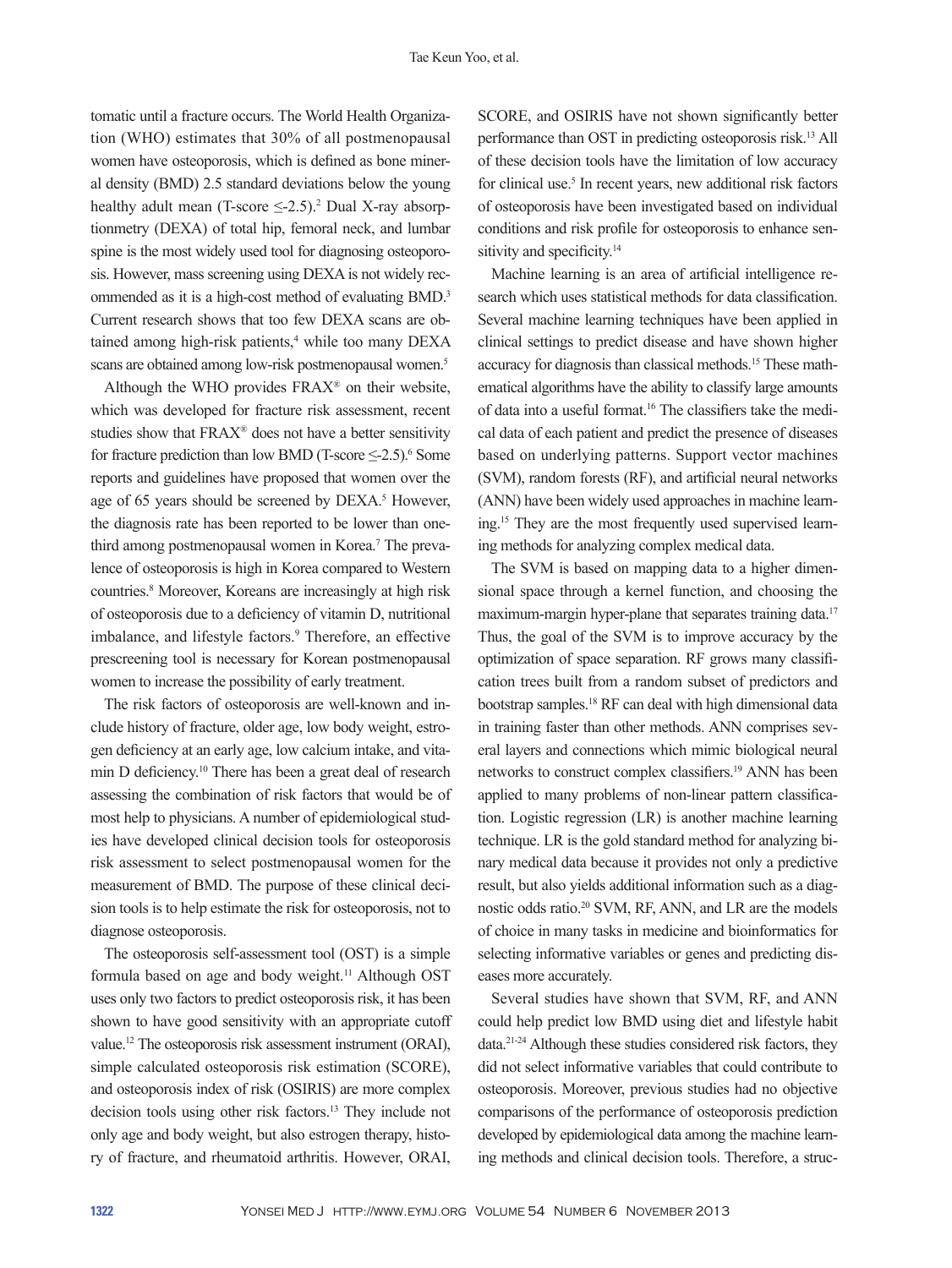tural design is needed for constructing the models along with a comparative study of various analytical methods for predicting osteoporosis risk.

In this study, we developed and validated machine learning models with the aim of identifying the risk of osteoporosis in postmenopausal women. The objective of this study was to select patients who were candidates for DEXA in order to increase the effectiveness of screening for osteoporosis. We developed the prediction models for osteoporosis using various machine learning methods including SVM, RF, ANN, and LR. The performance of machine learning methods and conventional clinical decision making tools including OST, ORAI, SCORE, and OSIRIS was compared in respect to accuracy and area under the curve (AUC) of the receiver operating characteristic (ROC).

## **MATERIALS AND METHODS**

#### **Data source**

We collected data from Korean postmenopausal women, based on the Korea National Health and Nutrition Examination Surveys (KNHANES V-1) conducted in 2010.25 The KNHANES V-1 was a cross-sectional survey conducted by the Division of Chronic Disease Surveillance, Korea Centers for Disease Control and Prevention. The survey is divided into a health interview survey, a nutrition survey, and a health examination survey. Each data set contains BMD measurements at total hip, femoral neck, and lumbar spine as well as medical characteristics. BMD was measured by DEXA using Hologic Discovery (Hologic Inc., Bedford, MA, USA). Patients who were determined to have postmenopausal status were included in this study. We categorized the postmenopausal women into a control group and an osteoporotic group with low BMD (T-score  $\leq$  2.5) at any site among total hip, femoral neck, or lumbar spine measurements. There were several modifications for data analysis. If an answer for a question in the KNHANES V-1 was 'don't know,' we regarded it as missing data and estimated the answer using a nearest neighbor algorithm.26 This algorithm found the most similar samples to the real values present to estimate the missing values. The KNHANES received ethical approval by Institutional Review Board of Korea Centers for Disease Control and Prevention (IRB No: 2010-02CON-21-C).

#### **Data analysis**

The data were separated randomly into two independent

data sets: training and testing sets. The training set, comprised of 60% (1000 patients) of the entire dataset, was used to construct models based on SVM, RF, ANN, and LR. The scores of the clinical decision tools for screening osteoporosis including OST, ORAI, SCORE, and OSIRIS were calculated according to each formula. These four conventional clinical decision tools are the most widely used indices for predicting osteoporosis risk.12 Because the KNHANES V-1 did not have specific information concerning fracture type but did indicate simple fracture histories at various sites, the fracture histories were used for the scoring of non-traumatic fracture in SCORE and the history of low impact fracture in OSIRIS. The prediction models were internally validated using 10-fold cross validation.<sup>27</sup> We designed the 10-fold cross validation not only to assess performance, but also to optimize prediction models using machine learning techniques. We used 10-fold cross validation on the training set, and the performance was measured on the testing set. The testing set, comprised of 40% (674 patients) of the entire dataset, was used to assess ability to predict osteoporosis in postmenopausal women.

#### **Model selection and validation**

We used the 10-fold cross validation scheme to construct machine learning models. The purpose of the machine learning models was to predict osteoporosis risk using the health interview surveys concerning demographic characteristics and past histories listed in Table 1. Due to high dimensionality, variable selection was a necessary technique to make an effective prediction model and to improve prediction performance.<sup>28</sup> We also obtained an insight into factors related to osteoporosis through the variables that were entered into the classifiers. Eighty-one variables in the data of the characteristics including alcohol, smoking, stress status, and physical activity were initially selected to design the model to predict osteoporosis risk. We adopted a feature selection method of wrapper-based feature subset evaluation for SVM, RF, and ANN,<sup>15,29</sup> and also determined the order of the variables with the embedded method of each machine learning method and decreased the number of variables to determine the best subset using backward elimination.<sup>28</sup> The remaining features that indicated the highest accuracy in 10-fold cross validation were the selected subset for prediction. For LR, we used the backward stepwise method for variable selection.

Data sets in this study were class-imbalanced because the control group contained significantly more samples than the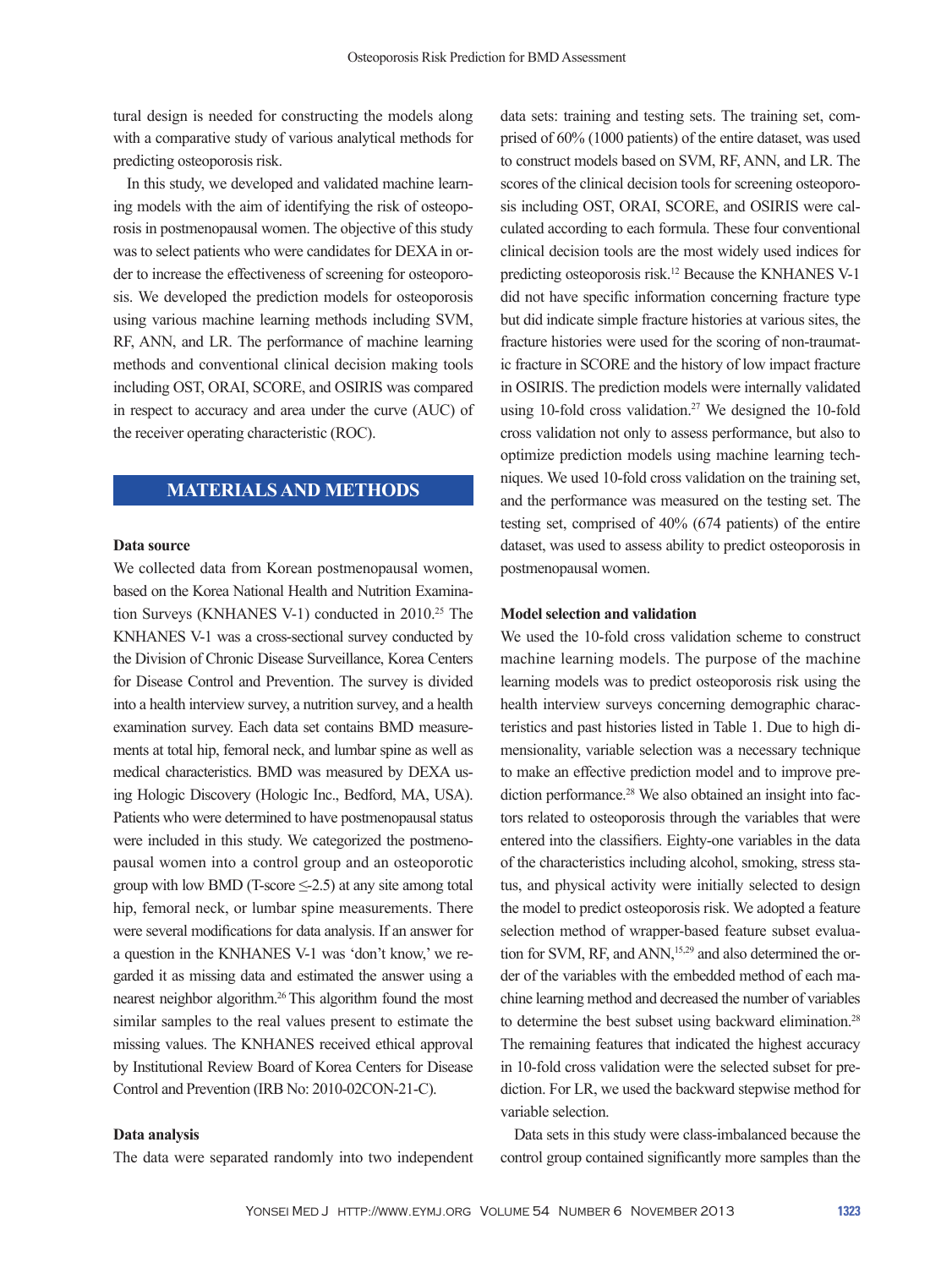osteoporotic group. Applying a classifier to the imbalanced data could produce undesirable lower performance.<sup>30</sup> Therefore, it was important to improve prediction models for the imbalanced data. To obtain the optimal result, we adopted a grid search in which a range of parameter values were tested using the 10-fold cross validation strategy. Due to the imbalanced data problem in this study, prediction accuracy might not be a good criterion for assessing performance since the minor class has less influence on accuracy than the major class.31 Therefore, we evaluated diagnostic abilities including not only accuracy, sensitivity, and specificity, but also AUC. The AUC is known as a strong predictor of performance, especially with regard to imbalanced problems.30 To compare the performance of models, we generated the ROC curves and selected cut-off points as the points on the ROC curve closest to the upper left corner. This method maximized the Youden's index, giving equal weight to sensitivity and specificity.<sup>32</sup> ROC curve analysis is the most commonly used method in clinical analysis for establishing the optimal cut-off point. The cut-offs of the OST, ORAI, SCORE, and OSIRIS were calculated using ROC curve analysis. To discriminate osteoporosis, the following cut-offs were used: <-1 for OST, >16 for ORAI, >15 for SCORE, and <-1 for OSIRIS, respectively. We used MATLAB 2010a (Mathworks Inc., Natick, MA, USA) for the analysis of machine learning, SPSS 18.0 (SPSS Inc., Chicago, IL, USA) for LR and statistical analysis, and MedCalc 12.3 (Med-Calc Inc., Mariakerke, Belgium) for ROC analysis.

## **Table 1.** Characteristics of Postmenopausal Women

## **RESULTS**

Five hundred eighty-three (34.8%) of 1674 postmenopausal women had combined osteoporosis at any site including total hip, femoral neck, or lumbar spine. Among 583 women with osteoporosis, 95 had osteoporosis at the total hip, 331 at the femoral neck, and 473 at the lumbar spine. Table 1 shows the characteristics of postmenopausal women categorized by the presence of osteoporosis. By comparison with women in the control group, women with osteoporosis were of higher age and lower height, weight, body mass index, and waist circumference. Women with osteoporosis were also less likely to take estrogen therapy. The number of pregnancies, duration of menopause, and duration of breast feeding were higher in the osteoporotic group. Women in this group were more likely to have hypertension and history of fracture, and less likely to have hyperlipidemia.

Table 2 describes the final multivariate LR derived from the training set using backward selection. Variables selected by LR were age, weight, duration of menopause, diabetes mellitus, hyperlipidemia, and osteoarthritis. Table 3 summarizes the results of variable selection for the various machine learning and conventional methods. While the conventional methods selected two to five variables to obtain simplicity, the machine learning methods except LR selected more than 10 variables for better performance. The predictors of osteoporosis selected by SVM included age, height, weight, body

| Variable*                           | Total $(n=1674)$ | Without osteoporosis<br>$(n=1091)$ | With osteoporosis<br>at any site $(n=583)$ | p value <sup><math>\overline{p}</math></sup> |
|-------------------------------------|------------------|------------------------------------|--------------------------------------------|----------------------------------------------|
| Age (yrs)                           | $63.3 \pm 9.8$   | $59.9 \pm 8.4$                     | $69.7 \pm 9.0$                             | < 0.001                                      |
| Height (cm)                         | $153.1 \pm 5.9$  | $154.6 \pm 5.4$                    | $150.3 \pm 5.7$                            | < 0.001                                      |
| Weight (kg)                         | $56.8 \pm 8.8$   | $58.9 \pm 8.3$                     | $52.9 \pm 8.2$                             | < 0.001                                      |
| BMI (kg/m <sup>2</sup> )            | $24.1 \pm 3.3$   | $24.6 \pm 3.3$                     | $23.3 \pm 3.1$                             | < 0.001                                      |
| Waist circumference (cm)            | $82.1 \pm 9.2$   | $82.8 \pm 9.2$                     | $80.8 \pm 9.2$                             | < 0.001                                      |
| Pregnancy                           | $4.5 \pm 2.3$    | $4.3 \pm 2.2$                      | $5.0 \pm 2.4$                              | < 0.001                                      |
| Duration of menopause (yrs)         | $14.8 \pm 10.7$  | $11.2 \pm 8.8$                     | $21.5 \pm 10.6$                            | < 0.001                                      |
| Duration of breast feeding (months) | $54.1 \pm 51.5$  | $43.3 \pm 44.4$                    | $74.5 \pm 57.3$                            | < 0.001                                      |
| Estrogen therapy                    | 272(16.2)        | 224(20.5)                          | 48(8.2)                                    | < 0.001                                      |
| Hyperlipidemia                      | 227(13.5)        | 169(15.4)                          | 58 (9.9)                                   | 0.001                                        |
| Hypertension                        | 667 (39.8)       | 410(37.5)                          | 257(44.0)                                  | 0.009                                        |
| History of fracture                 | 243(14.5)        | 144(13.2)                          | 99(16.9)                                   | 0.036                                        |
| Osteoarthritis                      | 452(27.0)        | 278 (25.4)                         | 174(29.8)                                  | 0.055                                        |
| Rheumatoid arthritis                | 56(3.3)          | 31(2.8)                            | 25(4.2)                                    | 0.116                                        |
| Diabetes mellitus                   | 182(10.8)        | 124(11.3)                          | 58 (9.9)                                   | 0.375                                        |

BMI, body mass index.

\*Table values are given as mean±standard deviation or number (%) unless otherwise indicated.

† *p*-values were obtained by t-test and chi-square test.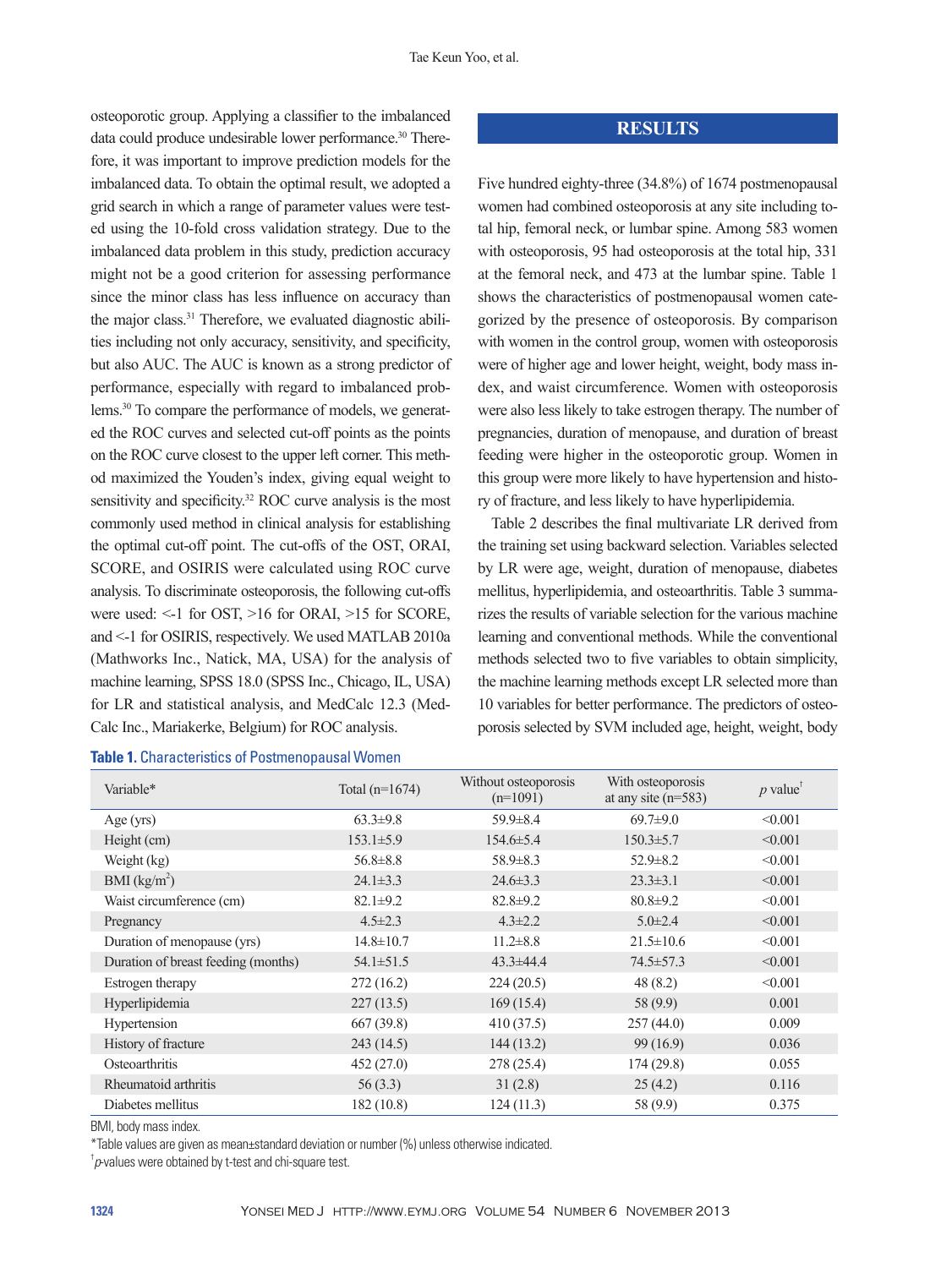| <b>Variables</b>                          | <b>B</b> -coefficient | Odds ratio [95% CI] | $p$ value |
|-------------------------------------------|-----------------------|---------------------|-----------|
| Age (per 1 yr increase)                   | 0.09                  | $1.09$ [1.06-1.12]  | < 0.001   |
| Weight (per 1 kg increase)                | $-0.07$               | $0.92$ [0.91-0.94]  | < 0.001   |
| Duration of menopause (per 1 yr increase) | 0.03                  | $1.03$ [1.01-1.05]  | 0.002     |
| Diabetes mellitus                         | $-0.53$               | $0.58$ [0.39-0.86]  | 0.007     |
| Hyperlipidemia                            | $-0.47$               | $0.62$ [0.43-0.89]  | 0.011     |
| <b>Osteoarthritis</b>                     | 0.46                  | $1.59$ [0.92-2.73]  | 0.094     |

**Table 2.** Odds Ratios for Predicting Osteoporosis Risk Using the Multivariate Logistic Regression with Backward Selection Models

CI, confidence interval.

**Table 3.** Variable Selection in Machine Learning and Conventional Methods for Osteoporosis Risk of Total Hip, Femoral Neck, or Lumbar Spine

| Variable                   | Machine learning method |         |            |           | Conventional methods |             |              |               |
|----------------------------|-------------------------|---------|------------|-----------|----------------------|-------------|--------------|---------------|
|                            | <b>SVM</b>              | RF      | <b>ANN</b> | <b>LR</b> | <b>OST</b>           | <b>ORAI</b> | <b>SCORE</b> | <b>OSIRIS</b> |
| Age                        | $\circ$                 | $\circ$ | $\circ$    | $\circ$   | $\circ$              | $\circ$     | $\circ$      | $\circ$       |
| Height                     | $\circ$                 | $\circ$ | $\circ$    |           |                      |             |              |               |
| Weight                     | $\circ$                 | $\circ$ | $\circ$    | $\circ$   | $\circ$              | $\circ$     | $\circ$      | $\circ$       |
| Body mass index            | $\circ$                 | $\circ$ | $\circ$    |           |                      |             |              |               |
| Waist circumstance         |                         | $\circ$ |            |           |                      |             |              |               |
| Pregnancy                  |                         | $\circ$ | $\circ$    |           |                      |             |              |               |
| Duration of menopause      | $\circ$                 | $\circ$ | $\circ$    | $\circ$   |                      |             |              |               |
| Duration of breast feeding | $\circ$                 | $\circ$ | $\circ$    |           |                      |             |              |               |
| Estrogen therapy           | $\circ$                 |         |            |           |                      | $\circ$     | $\circ$      | $\circ$       |
| Hyperlipidemia             | $\circ$                 | $\circ$ |            | $\circ$   |                      |             |              |               |
| Hypertension               | $\circ$                 | $\circ$ |            |           |                      |             |              |               |
| History of fracture        |                         |         | $\circ$    |           |                      |             | $\circ$      | $\circ$       |
| Osteoarthritis             | $\circ$                 | $\circ$ | $\circ$    | $\circ$   |                      |             |              |               |
| Rheumatoid arthritis       |                         |         |            |           |                      |             | $\circ$      |               |
| Diabetes mellitus          | $\circ$                 | $\circ$ | $\circ$    | $\circ$   |                      |             |              |               |

SVM, support vector machines; RF, random forests; ANN, artificial neural networks; LR, logistic regression; OST, osteoporosis self-assessment tool; ORAI, osteoporosis risk assessment instrument; SCORE, simple calculated osteoporosis risk estimation; OSIRIS, osteoporosis index of risk.

mass index, duration of menopause, duration of breast feeding, estrogen therapy, hyperlipidemia, hypertension, osteoarthritis, and diabetes mellitus. RF and ANN showed similar results. The optimal model of SVM was found using a Gaussian kernel function with a penalty parameter C of 100 and scaling factor  $\sigma$  of 30. In RF, the optimal number of trees was 100, and the number of predictors for each node was 3. The optimal ANN was set with 3 nodes of a hidden layer and learning rate of 0.1.

Fig. 1 shows the prediction performance of 10-fold cross validation of the machine learning and conventional methods. The mean and standard deviation of AUCs were calculated from 10 validation results. We obtained the AUCs of SVM, RF, ANN and LR of 0.822, 0.808, 0.794, and 0.793, respectively. The predictors of the machine learning methods came from selected variables shown in Table 3. The AUCs of OST, ORAI, SCORE, and OSIRIS were 0.794, 0.791, 0.766, and 0.787, respectively. In Fig. 1, we found that more complex discriminating functions such as SVM and RF showed better performance than simple linear functions such as LR, OST, ORAI, SCORE, and OSIRIS. For the AUCs, the SVM performed better than ANN (*p*=0.028), LR (*p*=0.037), OST (*p*=0.037), ORAI (*p*=0.022), SCORE (*p*=0.005), and OSIRIS (*p*=0.009) in 10-fold cross validation using a Wilcoxon signed rank test.

Additionally, to assess the ability of the models for predicting osteoporosis, we applied our methods to a testing set composed of the independent data. Table 4 shows the results of classifying the testing set for selecting women at risk of osteoporosis at various BMD measurement sites. As a result, the SVM model was the best discriminator between controls and women with osteoporosis. Considering osteoporosis at any site, SVM predicted osteoporosis risk with an AUC of 0.827, accuracy of 76.7%, sensitivity of 77.8%,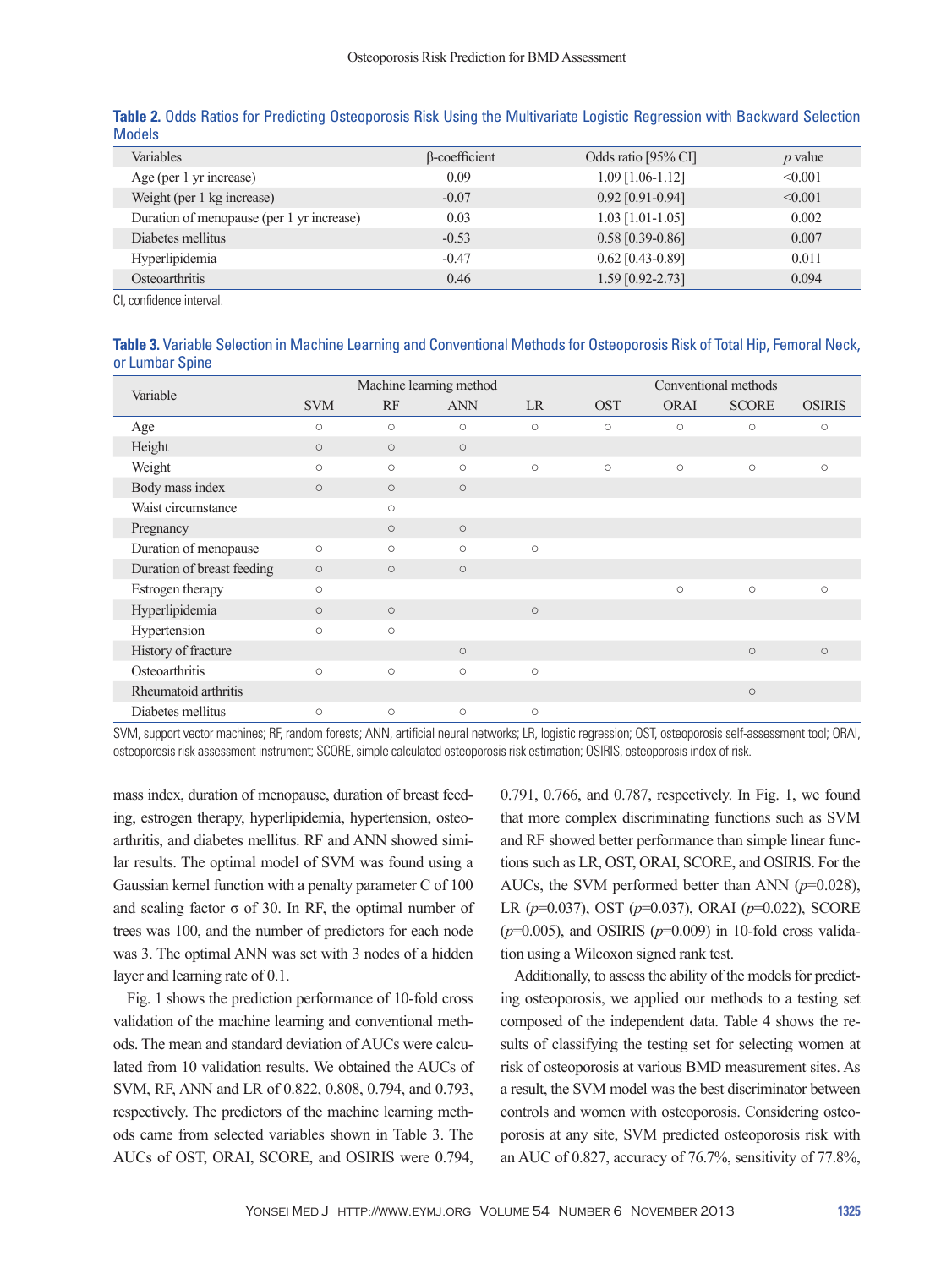

**Fig. 1.** Performance results (AUC) of the machine learning and conventional methods using 10-fold cross validation. Error bars indicate the standard deviation of the mean. AUC, area under the curve; SVM, support vector machines; RF, random forests; ANN, artificial neural networks; LR, logistic regression; OST, osteoporosis self-assessment tool; ORAI, osteoporosis risk assessment instrument; SCORE, simple calculated osteoporosis risk estimation; OSIRIS, osteoporosis index of risk.



**Fig. 2.** Receiver operating characteristic curves (ROC) of support vector machines (SVM), logistic regression (LR), and osteoporosis self-assessment tool (OST) in predicting osteoporosis risk at any site among total hip, femoral neck, or lumbar spine.

and specificity of 76.0%. SVM also predicted osteoporosis at total hip, femoral neck and lumbar spine with the highest AUC and accuracy. SVM predicted osteoporosis at the total hip with an AUC of 0.921. On the other hand, osteoporosis at the lumbar spine was difficult to predict, with an AUC of 0.778. The ROC analysis demonstrated the SVM had the statistically significant better accuracy than OST at total hip, femoral neck, and lumbar spine. Fig. 2 shows the ROC curves of SVM, LR, and OST in predicting osteoporosis at any site. Because SVM and OST had the highest AUC among the

machine learning methods and conventional methods, respectively, we compared their ROC curves. LR was also included for comparison with SVM and OST. The AUCs of SVM, LR, and OST were 0.827, 0.809, and 0.806, respectively (Table 4).

### **DISCUSSION**

Based on the various machine learning techniques, we investigated a new approach for predicting osteoporosis risk in postmenopausal women using data from the KNHANES V-1. To our best knowledge, this is the first report on application of conventional decision tools for BMD assessment in a Korean population. Among the machine learning and conventional methods, our SVM model discriminated more accurately between women with osteoporosis and control women. The 10-fold cross validation and ROC analysis indicated that the SVM had a statistically significant improvement in predicting osteoporosis. In other words, SVM was more effective in analyzing the epidemiological underlying patterns of osteoporosis compared with the other methods. This finding is consistent with a previous study on the comparison of machine learning methods in various complex discriminating problems for predicting disease.<sup>33</sup> Most experts have used conventional methods, including OST, ORAI, SCORE, and OSIRIS, because of their simplicity.<sup>34</sup> In this study, we applied complicated mathematical methods for more accurate prediction. Despite its complexity,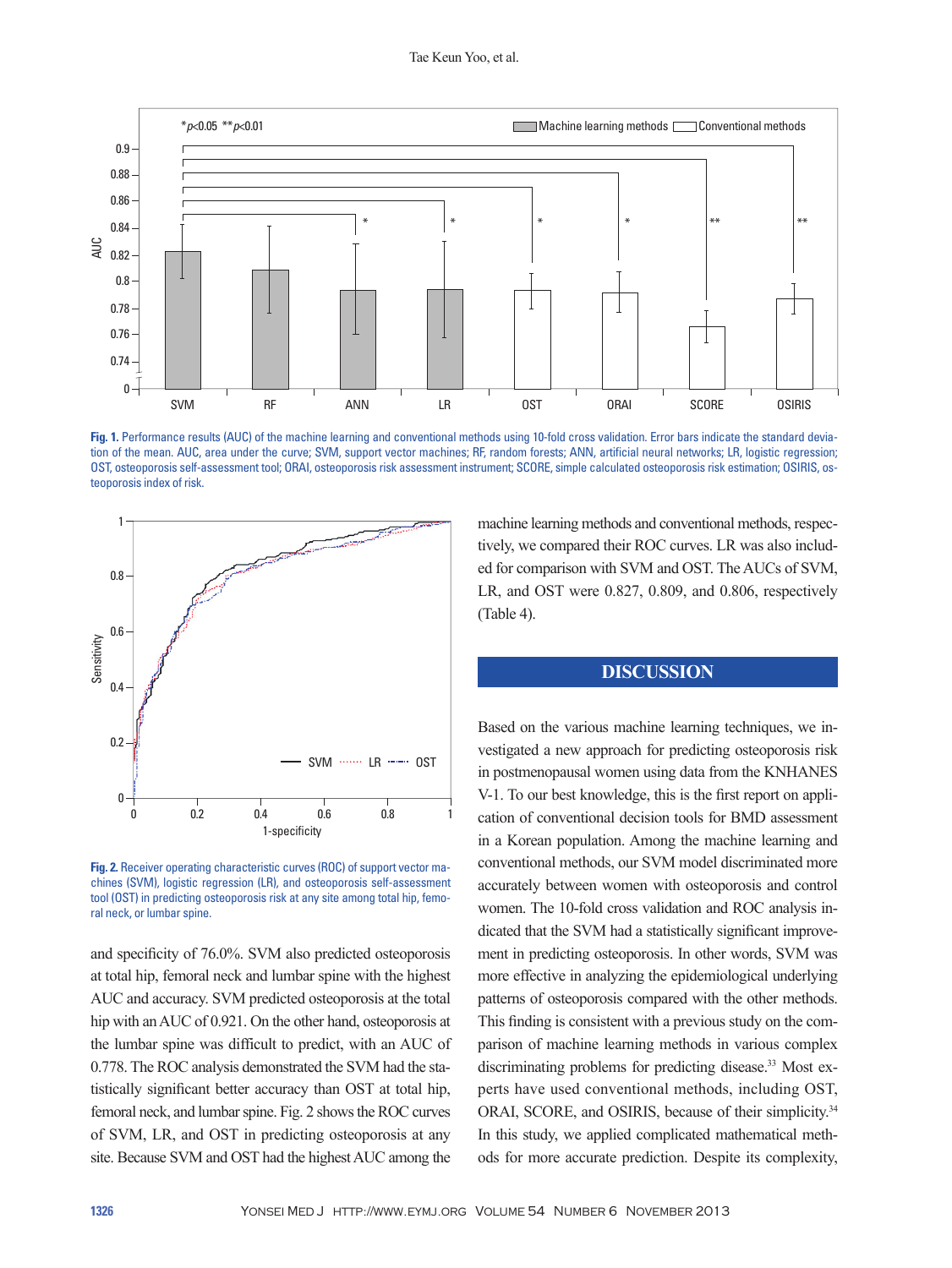|                            | Any site (total hip, femoral neck, or lumbar spine) |                                 |                                   |                                    |              |              |  |  |
|----------------------------|-----------------------------------------------------|---------------------------------|-----------------------------------|------------------------------------|--------------|--------------|--|--|
|                            | $\mbox{AUC}$<br>[95% CI]                            | Accuracy $(\% )$<br>[95% CI]    | Sensitivity $(\%)$<br>$[95\%$ CI] | Specificity $(\% )$<br>$[95\%$ CI  | $PPV$ $(\%)$ | $NPV$ $(\%)$ |  |  |
| <b>SVM</b>                 | 0.827 [0.788-0.854]                                 | 76.7 [74.5-78.6]                | 77.8 [72.6-83.0]                  | 76.0 [72.0-80.1]                   | 64.8         | 85.8         |  |  |
| $\mathbf{RF}$              | 0.824 [0.787-0.856]                                 | 76.5 [74.4-78.5]                | 76.6 [71.3-81.9]                  | 76.5 [72.5-80.5]                   | 64.9         | 85.2         |  |  |
| <b>ANN</b>                 | 0.807 [0.775-0.842]                                 | 75.2 [73.1-77.2]                | 76.6 [71.3-81.9]                  | 74.4 [70.2-78.5]                   | 62.9         | 84.8         |  |  |
| $\mathop{\rm LR}\nolimits$ | 0.809 [0.776-0.846]                                 | 74.5 [72.3-76.6]                | 77.8 [72.6-83.0]                  | 72.7 [68.5-76.9]                   | 61.8         | 85.2         |  |  |
| <b>OST</b>                 | 0.806 [0.768-0.839]                                 | 74.0 [71.8-76.1]                | 75.4 [70.0-80.1]                  | 73.2 [69.0-77.4]                   | 61.5         | 84.0         |  |  |
| ORAI                       | 0.782 [0.741-0.815]*                                | 74.7 [72.5-76.7]                | 65.1 [59.1-71.4]                  | 79.7 [75.9-83.5]                   | 64.6         | $80.1\,$     |  |  |
| <b>SCORE</b>               | 0.781 [0.742-0.811]*                                | 68.2 [65.9-70.4]*               | 76.6 [71.3-81.9]                  | 63.7 [59.1-68.2]                   | 54.5         | 82.7         |  |  |
| <b>OSIRIS</b>              | 0.798 [0.798-0.831]*                                | 69.7 [67.4-71.8]*               | 82.7 [78.0-87.5]                  | 62.7 [58.2-67.3]                   | 55.8         | 86.5         |  |  |
|                            |                                                     |                                 | Total hip                         |                                    |              |              |  |  |
|                            | <b>AUC</b><br>[95% CI]                              | Accuracy $(\% )$<br>$[95\%$ CI] | Sensitivity (%)<br>$[95\%$ CI]    | Specificity $(\% )$<br>$[95\%$ CI] | $PPV$ $(\%)$ | $NPV$ $(\%)$ |  |  |
| <b>SVM</b>                 | 0.921 [0.863-0.948]                                 | 90.5 [88.9-91.8]                | 84.6 [73.2-95.9]                  | 90.8 [88.6-93.1]                   | 36.2         | 98.9         |  |  |
| RF                         | 0.910 [0.851-0.941]                                 | 88.1 [86.4-89.6]*               | 79.5 [66.8-92.1]                  | 88.6 [86.1-91.1]                   | 30.0         | 98.5         |  |  |
| <b>ANN</b>                 | 0.902 [0.856-0.939]                                 | 87.1 [85.4-88.6]*               | 82.0 [70.0-94.0]                  | 87.4 [84.8-89.9]                   | 28.5         | 98.7         |  |  |
| $\rm LR$                   | 0.911 [0.866-0.943]                                 | 88.2 [86.6-89.7]*               | 84.6 [73.2-95.9]                  | 88.5 [86.0-90.9]                   | 31.1         | 98.9         |  |  |
| <b>OST</b>                 | 0.903 [0.834-0.939]                                 | 81.7 [79.7-83.5]*               | 89.7 [80.2-99.2]                  | 81.2 [78.2-84.2]                   | 22.7         | 99.2         |  |  |
| ORAI                       | 0.875 [0.801-0.914]*                                | 73.0 [70.7-75.0]*               | 89.7 [80.2-99.2]                  | 71.9 [68.4-75.4]                   | 16.4         | 99.1         |  |  |
| <b>SCORE</b>               | 0.885 [0.815-0.932]*                                | 82.2 [80.2-83.9]*               | 79.4 [66.8-92.1]                  | 82.3 [79.3-85.3]                   | 21.6         | 98.4         |  |  |
| <b>OSIRIS</b>              | 0.891 [0.821-0.930]*                                | 76.4 [74.2-78.3]*               | 89.7 [80.2-99.2]                  | 75.5 [72.2-78.9]                   | 18.4         | 99.1         |  |  |
|                            | Femoral neck                                        |                                 |                                   |                                    |              |              |  |  |
|                            | <b>AUC</b><br>$[95\%$ CI]                           | Accuracy $(\% )$<br>$[95\%$ CI] | Sensitivity (%)<br>$[95\%$ CI]    | Specificity $(\% )$<br>$[95\%$ CI] | $PPV$ $(\%)$ | $NPV$ $(\%)$ |  |  |
| <b>SVM</b>                 | 0.874 [0.833-0.901]                                 | 80.4 [78.7-82.5]                | 81.3 [74.6-88.1]                  | 80.5 [77.2-83.8]                   | 49.7         | 94.8         |  |  |
| RF                         | 0.867 [0.829-0.899]                                 | 77.6 [75.4-79.5]*               | 81.3 [74.6-88.1]                  | 76.6 [73.1-80.2]                   | 45.2         | 94.5         |  |  |
| <b>ANN</b>                 | 0.845 [0.807-0.879]                                 | 77.1 [75.0-79.1]*               | 82.1 [75.5-88.7]                  | 75.9 [72.3-79.5]                   | 44.7         | 94.7         |  |  |
| $\mathop{\rm LR}\nolimits$ | 0.855 [0.812-0.891]                                 | 76.6 [74.4-78.5]*               | 82.9 [76.4-89.4]                  | 75.0 [71.4-78.6]                   | 44.0         | 94.8         |  |  |
| <b>OST</b>                 | 0.855 [0.817-0.887]                                 | 77.6 [75.4-79.5]*               | 79.8 [72.9-86.7]                  | 77.0 [73.5-80.5]                   | 45.1         | 94.1         |  |  |
| ORAI                       | 0.828 [0.789-0.866]*                                | 75.8 [73.7-77.9]*               | 82.1 [75.5-88.7]                  | 74.3 [70.6-77.9]                   | 43.0         | 94.6         |  |  |
| <b>SCORE</b>               | 0.825 [0.782-0.860]*                                | 72.8 [70.6-74.9]*               | 79.0 [72.0-86.0]                  | 71.3 [67.5-75.1]                   | 39.5         | 93.5         |  |  |
| <b>OSIRIS</b>              | 0.845 [0.807-0.884]                                 | 79.0 [76.9-80.9]                | 72.0 [64.3-79.8]                  | 80.7 [77.4-84.0]                   | 46.9         | 92.4         |  |  |
|                            |                                                     |                                 | Lumbar spine                      |                                    |              |              |  |  |
|                            | <b>AUC</b><br>[95% CI]                              | Accuracy $(\% )$<br>$[95\%$ CI] | Sensitivity $(\%)$<br>[95% CI]    | Specificity $(\% )$<br>$[95\%$ CI] | $PPV$ $(\%)$ | $NPV$ $(\%)$ |  |  |
| <b>SVM</b>                 | 0.778 [0.727-0.805]                                 | 73.1 [70.9-75.2]                | 70.9 [64.5-77.3]                  | 74.0 [70.0-77.9]                   | 52.2         | 86.4         |  |  |
| $\mathbf{RF}$              | 0.770 [0.726-0.803]                                 | 72.7 [70.5-74.9]                | 66.8 [60.1-73.4]                  | 75.1 [71.1-78.9]                   | 51.8         | 84.9         |  |  |
| <b>ANN</b>                 | 0.761 [0.724-0.801]                                 | 70.4 [68.2-72.6]                | 72.5 [66.2-78.8]                  | 69.6 [65.5-73.7]                   | 48.9         | 86.3         |  |  |
| LR                         | 0.752 [0.705-0.788]                                 | 70.4 [68.2-72.6]                | 72.5 [66.2-78.8]                  | 69.6 [65.5-73.7]                   | 48.9         | 86.3         |  |  |
| <b>OST</b>                 | 0.758 [0.710-0.795]                                 | 67.9 [65.6-70.1]*               | 71.5 [65.1-77.8]                  | 66.5 [62.3-70.7]                   | 46.1         | 85.3         |  |  |
| ORAI                       | 0.726 [0.673-0.758]*                                | 72.1 [69.9-74.2]                | 59.5 [52.6-66.0]                  | 77.1 [73.3-80.8]                   | 51.1         | 82.6         |  |  |
| <b>SCORE</b>               | 0.729 [0.687-0.772]*                                | 62.9 [60.4-65.1]*               | 74.0 [67.9-80.2]                  | 58.4 [54.0-62.8]                   | 41.6         | 84.8         |  |  |
| OSIRIS                     | 0.751 [0.703-0.787]                                 | 63.4 [60.8-65.5]*               | 79.7 [74.1-85.4]                  | 56.7 [52.3-61.1]                   | 42.5         | 87.5         |  |  |

| Table 4. Diagnostic Performance of Osteoporosis Risk Assessment Methods for the Testing Set |  |  |
|---------------------------------------------------------------------------------------------|--|--|
|---------------------------------------------------------------------------------------------|--|--|

CI, confidence interval; AUC, area under the curve; PPV, positive predictive value; NPV, negative predictive value; SVM, support vector machines; RF, random forests; ANN, artificial neural networks; LR, logistic regression; OST, osteoporosis self-assessment tool; ORAI, osteoporosis risk assessment instrument; SCORE, simple calculated osteoporosis risk estimation; OSIRIS, osteoporosis index of risk.

\*AUC or accuracy is significantly different from the SVM at the level of *p*<0.05.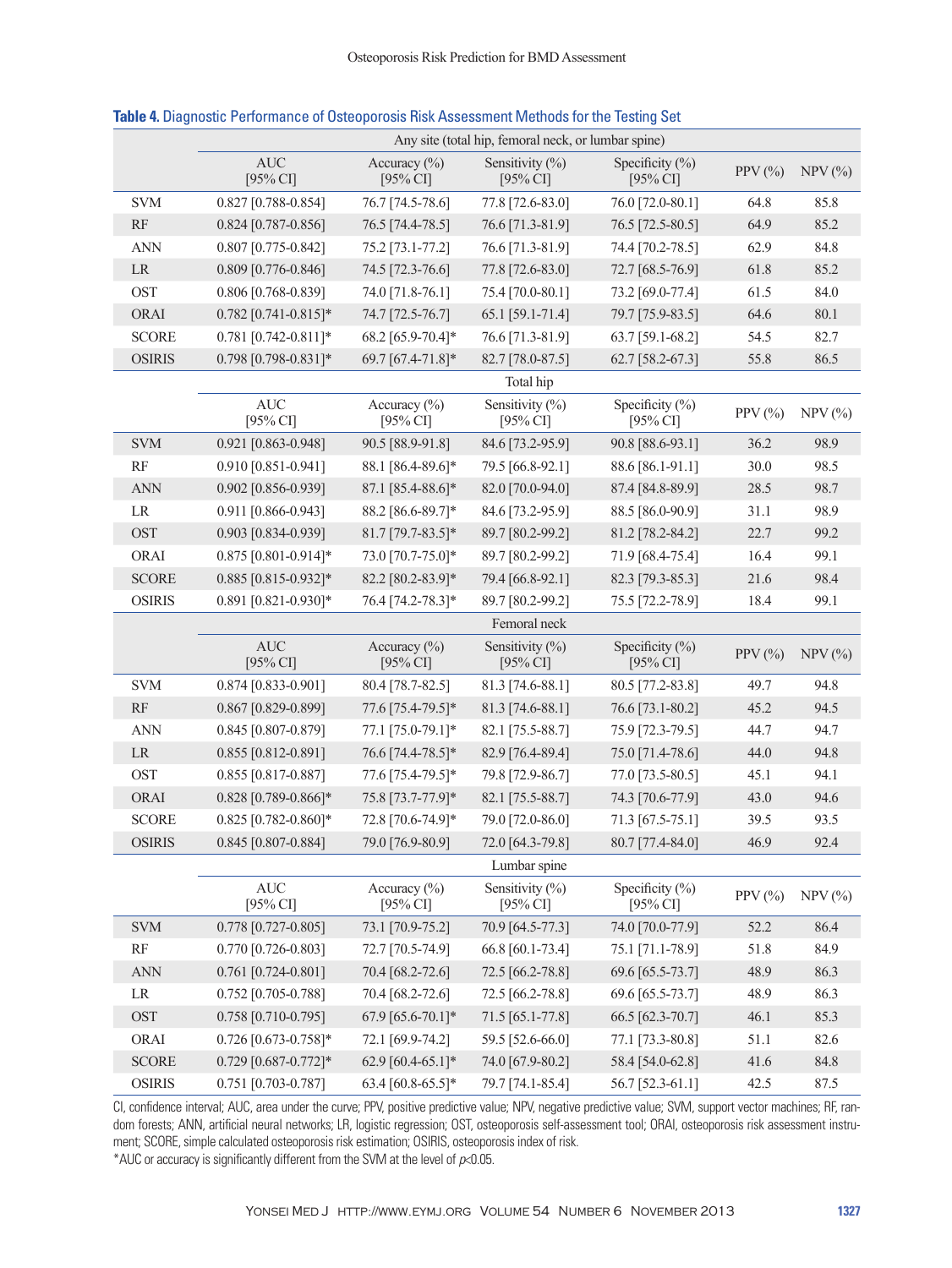our method is useful because computerized diagnostic decision supports have been increasingly easy to access due to the advancement of information systems for many medical problems.35

If our prediction model retains good performance after validation in a larger population, it will be possible to use this technique as a cost-effective prescreening tool to determine candidates for evaluation with DEXA and also to prevent osteoporotic fracture in postmenopausal women at high risk. The patients in the high risk group categorized by this method should receive DEXA screening at the hospital. However, patients in the low risk group could postpone receiving a DEXA scan. Women experience menopause at 50 years old on average.<sup>36</sup> Accordingly, when we regard the Korean women who are over 50 years old as potential menopausal population, menopausal women account for 31.8% of all women in Korea. The 31.8% corresponds to approximately 8.5 million according to the Korean National Statistical Office 2010. Although our SVM showed small improvement of 2.7% in accuracy compared to OST, the 2.7% corresponds to approximately 230000 women, which are not small population.

Our proposed SVM model included age, height, weight, body mass index, duration of menopause, duration of breast feeding, estrogen therapy, hyperlipidemia, hypertension, osteoarthritis, and diabetes mellitus as predictors (Table 3). Similar to earlier studies concerning prediction for osteoporosis, our results suggest that age is most closely associated with the development of osteoporosis, and weight is also an important factor. However, our findings also demonstrated different factors involved in osteoporosis such as height, duration of menopause, duration of breast feeding, and presence of chronic diseases such as hyperlipidemia, hypertension, osteoarthritis, and diabetes mellitus. Although many clinical studies have shown that height correlates with vertebral bone fractures, there has been no study using height as a predictor for osteoporosis at the total hip or femoral neck.37 In our study, height showed a significant association with osteoporosis at any site and could enhance a decision tool for osteoporosis risk assessment. Estrogen therapy, duration of menopause, and duration of breast feeding were selected due to their association with exposure to estrogen in the endocrine system. Traditionally, estrogen is thought to be the most important factor in bone growth and maturation in women.38 Breast feeding might cause low BMD due to the removal of estrogen through breast milk and reduction of the cumulative exposure to estrogen.39

Our SVM model also used hyperlipidemia, hypertension, osteoarthritis, and diabetes mellitus for more accurate prediction. Hyperlipidemia and diabetes mellitus were also selected in LR with significant odds ratios in Table 2, although they would be counterintuitive to many clinicians. There have been several studies indicating the influence of chronic diseases on the BMD of patients.<sup>14,40,41</sup> However, these results also showed that the effect of chronic diseases on BMD was minor. Our prediction model was able to consider these chronic diseases in combination using a SVM characterized by nonlinearity and high dimension. Because the SVM model delicately handled a separating space composed of these factors in high dimension, it was possible to consider all factors for the improvement of sensitivity and specificity in predicting osteoporosis.

We found in the present study that the optimal SVM adopted a penalty parameter C of 100 and scaling factor  $\sigma$  of 30 for osteoporosis risk prediction. The parameter C controlled over-fitting and the  $\sigma$  controlled the degree of nonlinearity of the SVM model.<sup>42</sup> Our SVM had the similar parameters to the several previous studies.<sup>33,43</sup> However, most studies obtained the optimal parameters empirically, and did not show the specific optimal parameters.<sup>15,21,42</sup> Since there is no clear guideline on selecting the most effective parameters for certain classification problems,<sup>44</sup> our results may be a guide to future epidemiologic researches for predicting osteoporosis.

There are several limitations to this study. First, the study was based on a cross-sectional survey which has several defects according to a medical view. For example, the prevalence of disease was based on a health interview survey taken on one occasion. Weight, height, body mass index, and hormone therapy status, as well as BMD, could differ according to time of the measurement. Second, it was difficult to consider drug effects. For example, treatment with steroids for rheumatoid arthritis, asthma, dermatitis, or autoimmune diseases is known to cause glucocorticoid-induced osteoporosis.45 Systematic approaches are warranted to consider the long-term effects of drugs in further studies. Third, our prediction models were developed for Korean women. Several studies have indicated the possibility that Korean people have physiologic differences in bone metabolism.46,47 To validate our findings, further study is needed including large heterogeneous samples. Fourth, our study was characterized by imbalanced class distribution. Traditional classifiers have generally shown poor performance on imbalanced data sets because they are designed to find the best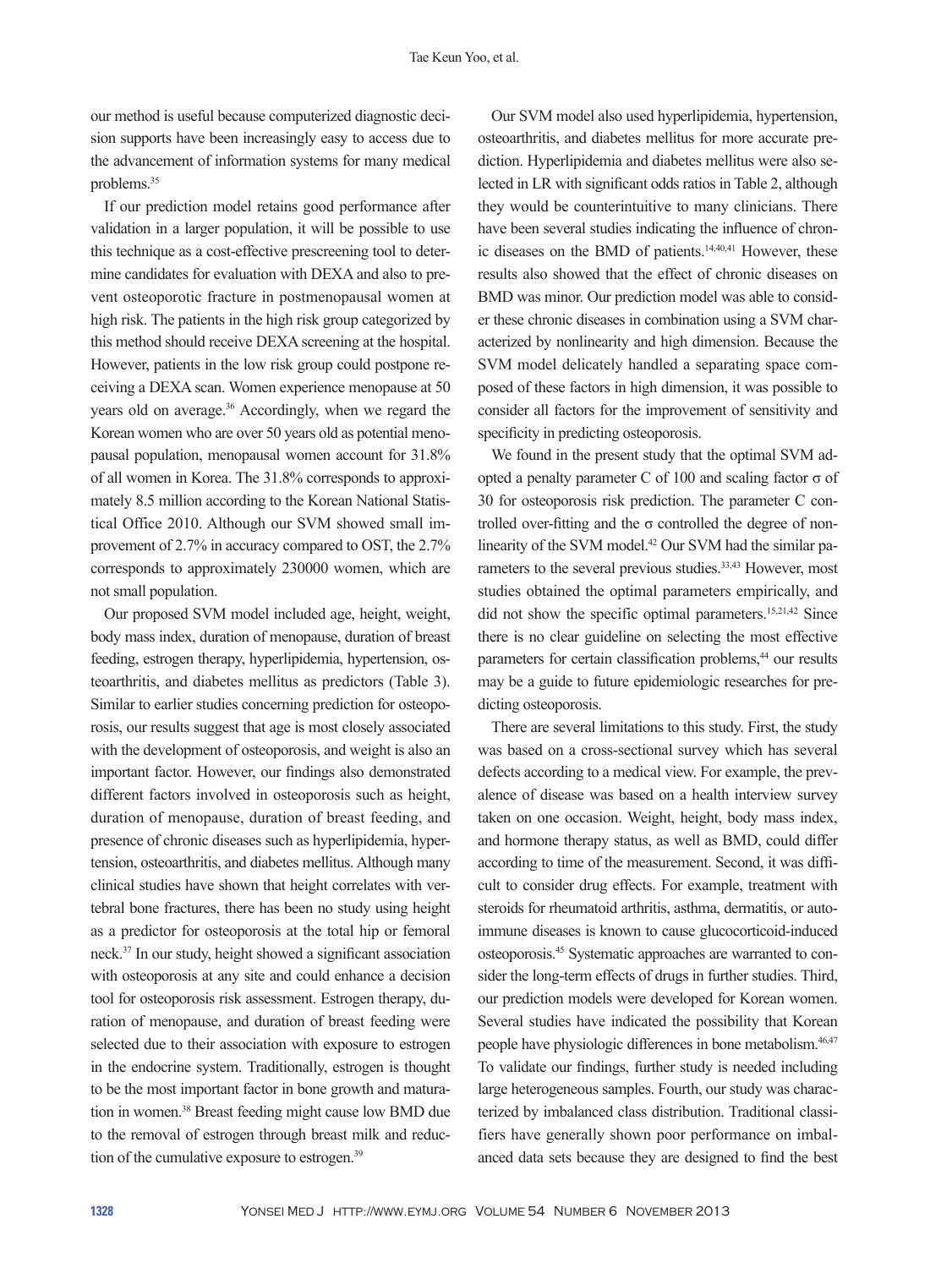classification for the majority.31 The imbalanced class was still critical even though we adopted a dense grid search to decide the optimal prediction models in order to overcome this problem. Therefore, if more patient data associated with osteoporosis were collected, the performance would be expected to improve.

In conclusion, the most important finding of this study is the identification of postmenopausal women at high risk of osteoporosis to increase the possibility of appropriate treatment before fracture occurs. Machine learning methods might contribute to the advancement of clinical decision tools and understanding about the risk factors for osteoporosis. Further studies should be targeted at constructing an extended prediction model for progressive osteoporosis through the collection of prospective data, and the simultaneous prediction of osteopenia and osteoporosis using multicategory classification. We hope that this study enables women to reduce the risk of osteoporosis, which is the major cause of fracture.

## **ACKNOWLEDGEMENTS**

This work was supported by the National Research Foundation of Korea (NRF) grant funded by the Korea government (MEST) (NRF-2012R1A2A2A03045612).

## **REFERENCES**

- 1. Marshall D, Johnell O, Wedel H. Meta-analysis of how well measures of bone mineral density predict occurrence of osteoporotic fractures. BMJ 1996;312:1254-9.
- 2. Kanis JA. Assessment of fracture risk and its application to screening for postmenopausal osteoporosis: synopsis of a WHO report. WHO Study Group. Osteoporos Int 1994;4:368-81.
- 3. Nayak S, Roberts MS, Greenspan SL. Cost-effectiveness of different screening strategies for osteoporosis in postmenopausal women. Ann Intern Med 2011;155:751-61.
- 4. Elliot-Gibson V, Bogoch ER, Jamal SA, Beaton DE. Practice patterns in the diagnosis and treatment of osteoporosis after a fragility fracture: a systematic review. Osteoporos Int 2004;15:767-78.
- 5. Raisz LG. Clinical practice. Screening for osteoporosis. N Engl J Med 2005;353:164-71.
- 6. Trémollieres FA, Pouillès JM, Drewniak N, Laparra J, Ribot CA, Dargent-Molina P. Fracture risk prediction using BMD and clinical risk factors in early postmenopausal women: sensitivity of the WHO FRAX tool. J Bone Miner Res 2010;25:1002-9.
- 7. Choi YJ, Oh HJ, Kim DJ, Lee Y, Chung YS. The prevalence of osteoporosis in Korean adults aged 50 years or older and the higher diagnosis rates in women who were beneficiaries of a national screening program: the Korea National Health and Nutrition Ex-

amination Survey 2008-2009. J Bone Miner Res 2012;27:1879-86.

- 8. Cui LH, Choi JS, Shin MH, Kweon SS, Park KS, Lee YH, et al. Prevalence of osteoporosis and reference data for lumbar spine and hip bone mineral density in a Korean population. J Bone Miner Metab 2008;26:609-17.
- 9. Choi HS, Oh HJ, Choi H, Choi WH, Kim JG, Kim KM, et al. Vitamin D insufficiency in Korea--a greater threat to younger generation: the Korea National Health and Nutrition Examination Survey (KNHANES) 2008. J Clin Endocrinol Metab 2011;96:643-51.
- 10. Khosla S, Melton LJ 3rd. Clinical practice. Osteopenia. N Engl J Med 2007;356:2293-300.
- 11. Koh LK, Sedrine WB, Torralba TP, Kung A, Fujiwara S, Chan SP, et al. A simple tool to identify asian women at increased risk of osteoporosis. Osteoporos Int 2001;12:699-705.
- 12. Richy F, Gourlay M, Ross PD, Sen SS, Radican L, De Ceulaer F, et al. Validation and comparative evaluation of the osteoporosis self-assessment tool (OST) in a Caucasian population from Belgium. QJM 2004;97:39-46.
- 13. Rud B, Hilden J, Hyldstrup L, Hróbjartsson A. The Osteoporosis Self-Assessment Tool versus alternative tests for selecting postmenopausal women for bone mineral density assessment: a comparative systematic review of accuracy. Osteoporos Int 2009;20: 599-607.
- 14. Hofbauer LC, Brueck CC, Singh SK, Dobnig H. Osteoporosis in patients with diabetes mellitus. J Bone Miner Res 2007;22:1317-28.
- 15. Hsieh CH, Lu RH, Lee NH, Chiu WT, Hsu MH, Li YC. Novel solutions for an old disease: diagnosis of acute appendicitis with random forest, support vector machines, and artificial neural networks. Surgery 2011;149:87-93.
- 16. Larrañaga P, Calvo B, Santana R, Bielza C, Galdiano J, Inza I, et al. Machine learning in bioinformatics. Brief Bioinform 2006;7: 86-112.
- 17. Cortes C, Vapnik V. Support-vector networks. Mach Learn 1995;20:273-97.
- 18. Breiman L. Random forests. Mach Learn 2001;45:5-32.
- 19. Dreiseitl S, Ohno-Machado L. Logistic regression and artificial neural network classification models: a methodology review. J Biomed Inform 2002;35:352-9.
- 20. Bishop CM. Pattern Recognition and Machine Learning. 4th ed. New York: Springer; 2006.
- 21. Ordóñez C, Matías JM, de Cos Juez JF, García PJ. Machine learning techniques applied to the determination of osteoporosis incidence in post-menopausal women. Math Comput Model 2009;50: 673-9.
- 22. De Cos Juez FJ, Suárez-Suárez MA, Sánchez Lasheras F, Murcia-Mazón A. Application of neural networks to the study of the influence of diet and lifestyle on the value of bone mineral density in post-menopausal women. Math Comput Model 2011;54:1665-70.
- 23. Lix LM, Yogendran MS, Leslie WD, Shaw SY, Baumgartner R, Bowman C, et al. Using multiple data features improved the validity of osteoporosis case ascertainment from administrative databases. J Clin Epidemiol 2008;61:1250-60.
- 24. Walid M, Ahmad S, Fadi C, Dima R. Intelligent predictive osteoporosis system. Int J Comput Appl 2011;32:28-30.
- 25. Ministry for Health, Welfare and Family Affairs. The Fifth Korea National Health and Nutrition Examination Survey (KNHANES V), 2010-Health Examination. [accessed on 2012, December 26]. Available at: http://knhanes.cdc.go.kr/.
- 26. Batista GEAPA, Monard MC. An analysis of four missing data treatment methods for supervised learning. Appl Artif Intell 2003;